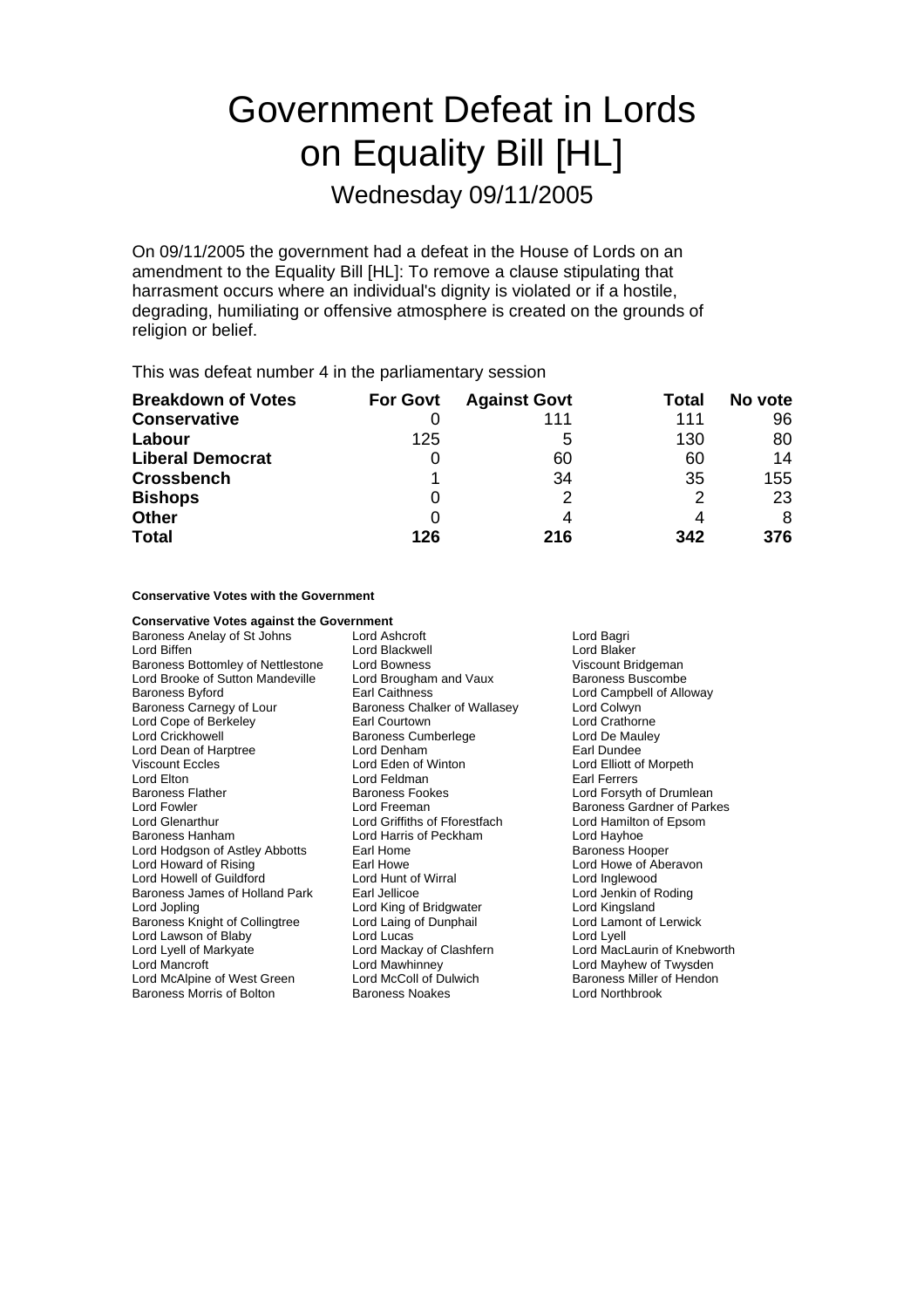Lord Roberts of Conwy<br>
Baroness Seccombe<br>
Lord Selsdon

## **Labour Votes with the Government**

Lord Alli **Communist Communist Baroness Amos** Cord Anderson of Swansea<br>Baroness Andrews **Lord Archer of Sandwell** Baroness Ashton of Upholla Lord Bach Lord Bassam of Brighton Lord Bernstein of Craigweil<br>
Baroness Billingham Lord Bilston Lord Bilston Lord Bragg Baroness Billingham Lord Bilston Lord Bragg Lord Brooke of Alverthorpe Lord Brookman<br>
Lord Campbell-Savours
Lord Carter of Coles Lord Campbell-Savours Lord Carter of Coles Lord Carter of Coles<br>Viscount Chandos Lord Carter Lord Christopher Lord Clark c Viscount Chandos Lord Christopher Lord Clark of Windermere Lord Clinton-Davis **Baroness Cohen of Pimlico**<br>Baroness Crawley **Baroness Control Corporation**<br>Lord Cunningham of Felling **Baroness David** Lord Davies of Oldham Lord Desai<br>
Lord Dubs Lord Eatwell Lord Dubs<br>
Lord Exans of Temple Guiting<br>
Lord Falconer of Thoroton 
Baroness Farrington of Ribbleton 
Lord Faulkner of Worcester Lord Falconer of Thoroton Baroness Farrington of Ribbleton Lord Faulkner of Worcester Corp.<br>Lord Filkin Lord Foulkes of Cumnock Lord Fyfe of Fairfield Lord Filkin Lord Foulkes of Cumnock Lord Fyfe of Fairfield Baroness Gould of Potternewton Lord Grocott Lord Harris of Haringey Lord Harrison Lord Hart of Chilton **Lord Haskel Cord Haskel** Lord Haworth Lord Haworth Baroness Hilton Baroness Hilton Baroness Hilton Baroness Hilton Baroness Hayman Baroness Henig Baroness Henig Baroness Hilton of Eggardon<br>
Baroness Howells of St Davids Lord Hughes of Woodside<br>
Lord Hughes of Woodside Lord Hunt of Kings Heath Lord Irvine of Lairg Baroness Jay of Paddington<br>Lord Jones Lord Judd Lord Judd Lord King of West Bromwich Lord Lea of Crondall Lord Lipsey<br>
Lord Macaulay of Bragar Lord MacKenzie of Culkein Baroness Massey of Darwen Lord Maxton and Baroness McDonagh<br>
Baroness McIntosh of Hudnall Lord McIntosh of Haringey Lord McKenzie of Luton Baroness McIntosh of Hudnall Lord McIntos<br>Lord Merlyn-Rees Lord Moonie Baroness Morris of Yardley Baroness Nicol<br>
Baroness Morris of Yardley Baroness Nicol Lord Patel of Blackburn Lord Pendry<br>
Lord Parekh Lord Patel of Blackburn Lord Pendry Baroness Pitkeathley **Baroness Prosser**<br>Baroness Ramsay of Cartyale **Baroness Prosser Bandall** of St Budeaux Baroness Ramsay of Cartvale Lord Randall of St Budeaux Baroness Rendell of Babergh Lord Richard **Lord Rooker** Lord Rooker **Lord Rooker** Lord Rosser<br>
Lord Rowlands **Consumers Baroness Royall of Blaisdon** Lord Sainsbury of Turville Baroness Scotland of Asthal Lord Sewel<br>
Lord Smith of Finsbury Lord Snape Lord Smith of Finsbury Lord Snape Lord Stone of Blackheath Lord Temple-Morris Baroness Thornton Lord Tomlinson Lord Triesman **Lord Truscott** Baroness Uddin **Baroness Wall of New Barnet** Lord Warner<br>Baroness Warwick of Undercliffe Lord Whitty **Baroness Warwick of Elvel** Baroness Warwick of Undercliffe Lord Whitty<br>
Lord Woolmer of Leeds
Lord Young

Earl Northesk **Lord Norton of Louth** Baroness O'Cathain<br>
Earl Onslow **Baroness O'Cathain**<br>
Lord Parkinson **Baroness** Cord Patten Earl Onslow **Example 2** Lord Parkinson **Lord Patten**<br>
Earl Peel **Notal Parkinson** Lord Pilkington of Oxenford Baroness Platt of Writtle Earl Peel<br>
Lord Plumb<br>
Lord Quinton Lord Plumb Lord Quinton Lord Rawlinson of Ewell Lord Rees Lord Renton<br>
Lord Rotherwick Lord Saatchi Baroness Seccombe Lord Selsdon Baroness Sharples<br>
Lord Shaw of Northstead Baroness Shapphard of Northwold Lord Skelmersdale Lord Shaw of Northstead Baroness Shephard of Northwold<br>Lord Stewartby Lord Trefgarne Lord Trefgarne **Communist Communist Communist Communist Communist Communist Communist Communist Communist Communist Communist Communist Communist Communist Communist Communist Communist Communist Communist Communist Commun** Viscount Ullswater Lord Vinson Lord Waddington Baroness Wilcox

Baroness Adams of Craigielea Lord Adonis Lord Ahmed Lord Cunningham of Felling Baroness David Cunningham of Felling Baroness David Cunningham Baroness Golding<br>
Lord Gould of Brookwood<br>
Lord Graham of Edmonton Baroness Howells of St Davids Lord Judd **Cones Lord King of West Bromwich**<br>
Lord Lipsev **Lord King Cones Lockwood** Lord Moonie **Communist Communist Communist Communist Communist Communist Communist Communist Communist Communist Communist Communist Communist Communist Communist Communist Communist Communist Communist Communist Communist** Lord Patel of Blackburn Lord Pendry<br>
Baroness Prosser Carel Lord Radice Exaroness Royall of Blaisdon Lord Sainsbury of Blaisdon<br>Lord Sewel Lord Simon Lord Young of Norwood Green

Baroness Ashton of Upholland Baroness Gale **Communist Constructs Care Constructs** Baroness Gibson of Market Rasen<br>
Baroness Golding<br>
Lord Goldsmith Lord Mackenzie of Framwellgate Lord Stratford **Lord Stratford** Baroness Symons of Vernham Dean<br>
Baroness Thornton **Baroness** Lord Tomlinson